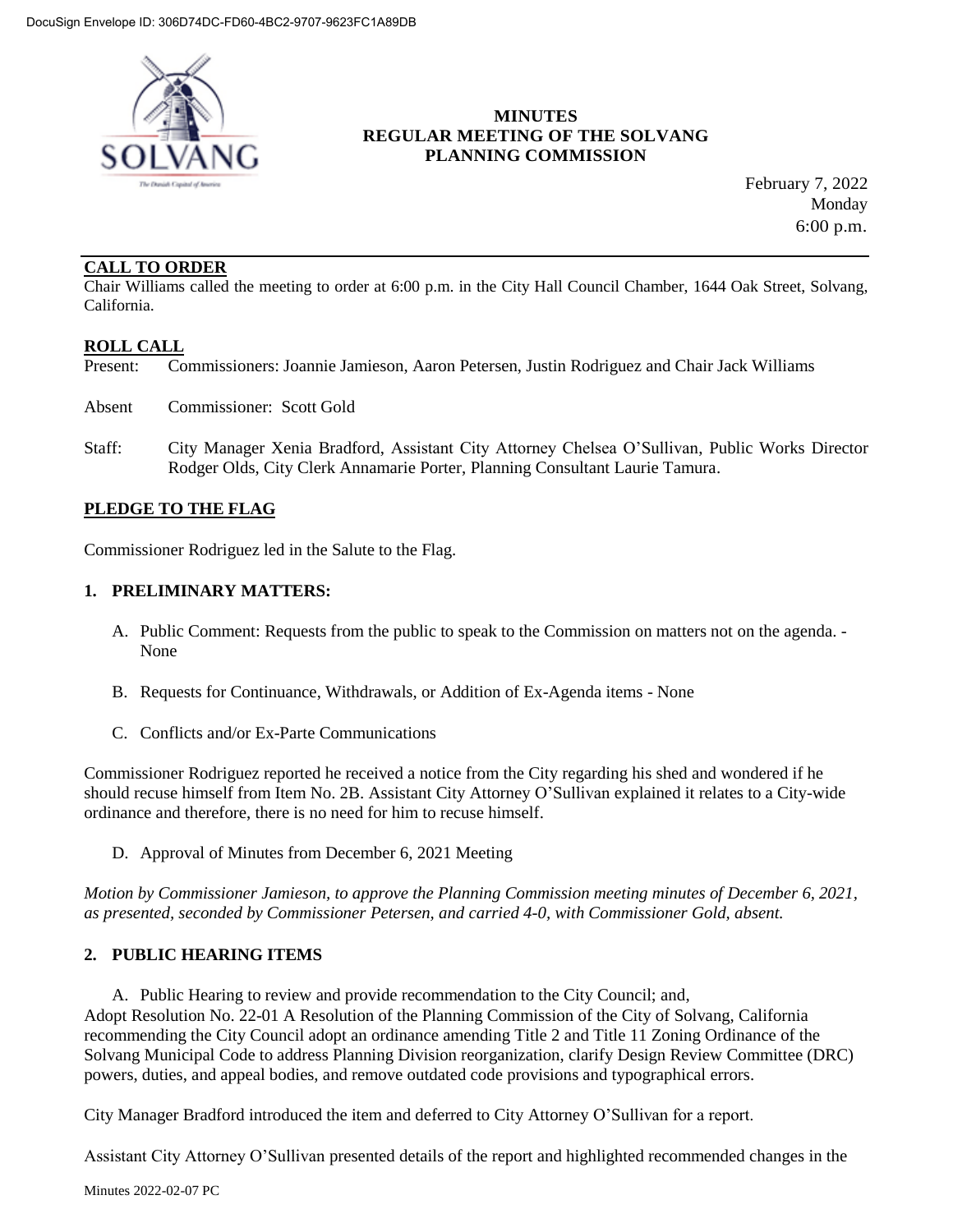resolution.

Chair Williams opened the public hearing. Seeing no one wishing to address the Commission, Chair Williams closed the public hearing.

Discussion followed regarding the defining the designated Building Official, specifying the time period for minor alterations in development plans, removing references to "Planning Manager Designee", land use permits, DRC powers, responsibilities and duties, clarifying that upon significant changes by the Planning Commission, the item will be sent back to the DRC for review, development and adoption of design standards by the DRC, Planning Commission and City Council, updating the Design Element of the General Plan through the overall General Plan Update process, implementing State ordinances regarding ADUs, the possibility of scheduling a joint meeting with the DRC, the likelihood of additional changes to the zoning code, once the General Plan Update is completed.

Chair Williams reopened the public hearing.

Patrick Cavanaugh, Chair, Design Review Committee, spoke about the need to streamline processes; discussed the need to indicate that design standards must be approved by City Council and agreed with the prospect of holding a joint meeting of the DRC and Planning Commission.

Esther Jacobsen-Bates, Vice Chair, Design Review Committee, agreed that a joint meeting would be worthwhile, spoke about interpreting and applying approved design standards and believed the General Plan will provide clear guidelines for both the DRC and Planning Commission.

Chair Williams closed the public hearing.

The Planning Commission concurred to direct staff to schedule a joint meeting with the DRC.

*Motion by Commissioner Peterson directing staff to schedule a joint session with DRC and update the proposed code amendments to reflect Commissioner Peterson's suggested edits, seconded by Commissioner Jamison, and carried 4-0, with Commissioner Gold absent.*

B. Public Hearing to review and provide recommendation to City Council; and, Adopt Resolution No. 22-02 A Resolution of the Planning Commission of the City of Solvang, California recommending the City Council adopt an ordinance amending Title 11 of the Solvang Municipal Code to address sheds and other accessory structures in residential zones and make a determination of exemption under the California Environmental Quality Act.

Assistant City Attorney O'Sullivan presented details of the report and recommendations relative to sheds and other accessory structures in residential zones.

Planning Consultant Tamura discussed minimum side yard setbacks for different size lots.

Discussion followed regarding unpermitted illegal ADUs and architectural features including chimneys.

Chair Williams opened the public hearing.

Chris Horn noted that most sheds in his neighborhood are small sheds; reported sheds addressed in the ordinance are medium to large sheds and spoke about the possibility of an exception for as-built structures.

Rovi Butcher expressed concerns that sheds along fences will now be non-compliant and will increase costs for the City in terms of Code Enforcement.

There were no other public comments and Chair Williams closed the public hearing.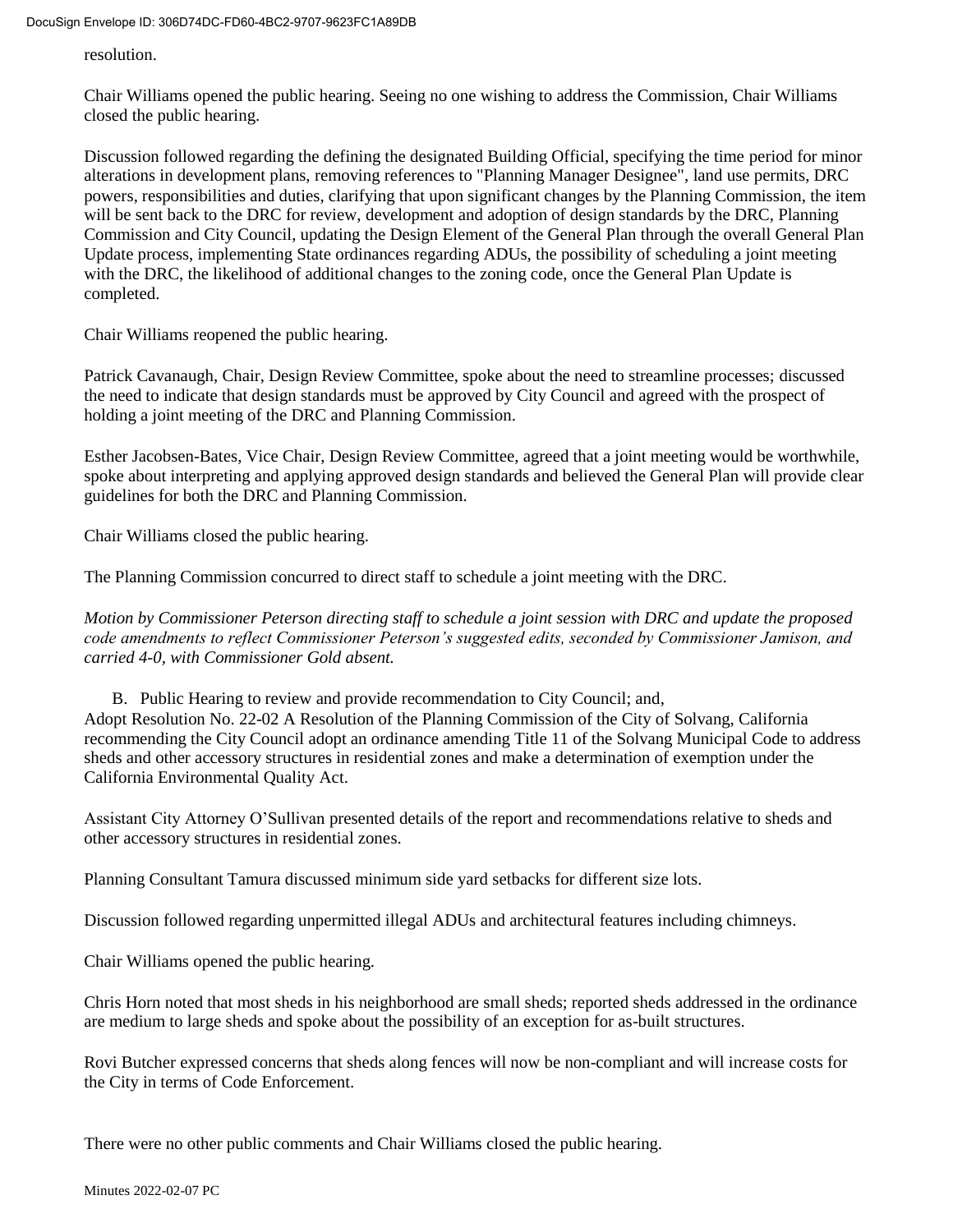DocuSign Envelope ID: 306D74DC-FD60-4BC2-9707-9623FC1A89DB

Commissioner Rodriguez spoke about the need to clarify requirements for residents to avoid confusion.

City Manager Bradford noted most property owners have been working with Code Enforcement to bring their sheds into compliance.

Discussion followed regarding input and recommendations from the Fire Department regarding different scenarios, challenges with developing standards that would apply City-wide and getting clarification from the Fire Department.

Chair Williams reopened the public hearing.

Chris Horn discussed recommendations in the original proposal addressing the various scenarios; commented on the complaint-based system and suggested the City work with neighbors with existing sheds for which there have been no complaints.

Rovi Butcher wondered whether Staff checked the validity of complaints when they are received and spoke about the recommendations not applying to residents who have smaller sheds.

There were no other public comments and Chair Williams closed the public hearing.

City Manager Bradford addressed the City's complaint-based Code Enforcement process; noted after a complaint is received there is an investigation and reported the City retains the right to address violations without complaints.

Discussion followed regarding proposed changes to the code, the need to comply with code requirements, whether variances can be given for legal, non-conforming structures on a case-by-case basis, accommodating existing sheds and challenges in developing an ordinance that will apply to everyone.

The Planning Commission directed staff to get clarification from the Fire Department regarding the necessary setbacks and building heights to comply with fire safety requirements.

#### **3. DISCUSSION ITEMS**

A. Review proposed Solvang Farmers' Market location changes and provide direction to staff

City Manager Bradford introduced the item and deferred to staff for a report.

Public Works Director Olds presented details of the staff report and reported the Farmers Market has offered to install traffic control at the alleys.

Victoria Sarquilla, Solvang Farmers Market, discussed operations; addressed increasing the number farmers; spoke about the benefits of changing the location and talked about the possibility of using Parking Lot 2 for the Farmers Market.

City Manager Bradford reported that City Council has not set a date for the reopening of Copenhagen Drive.

Discussion followed regarding the possibility of using private spaces, going back to the original location once Copenhagen opens.

There were no public comments on this item.

The Planning Commission concurred with the proposed Farmers Market location changes.

B. Receive Planning Division's Project Status Report regarding ongoing and future projects